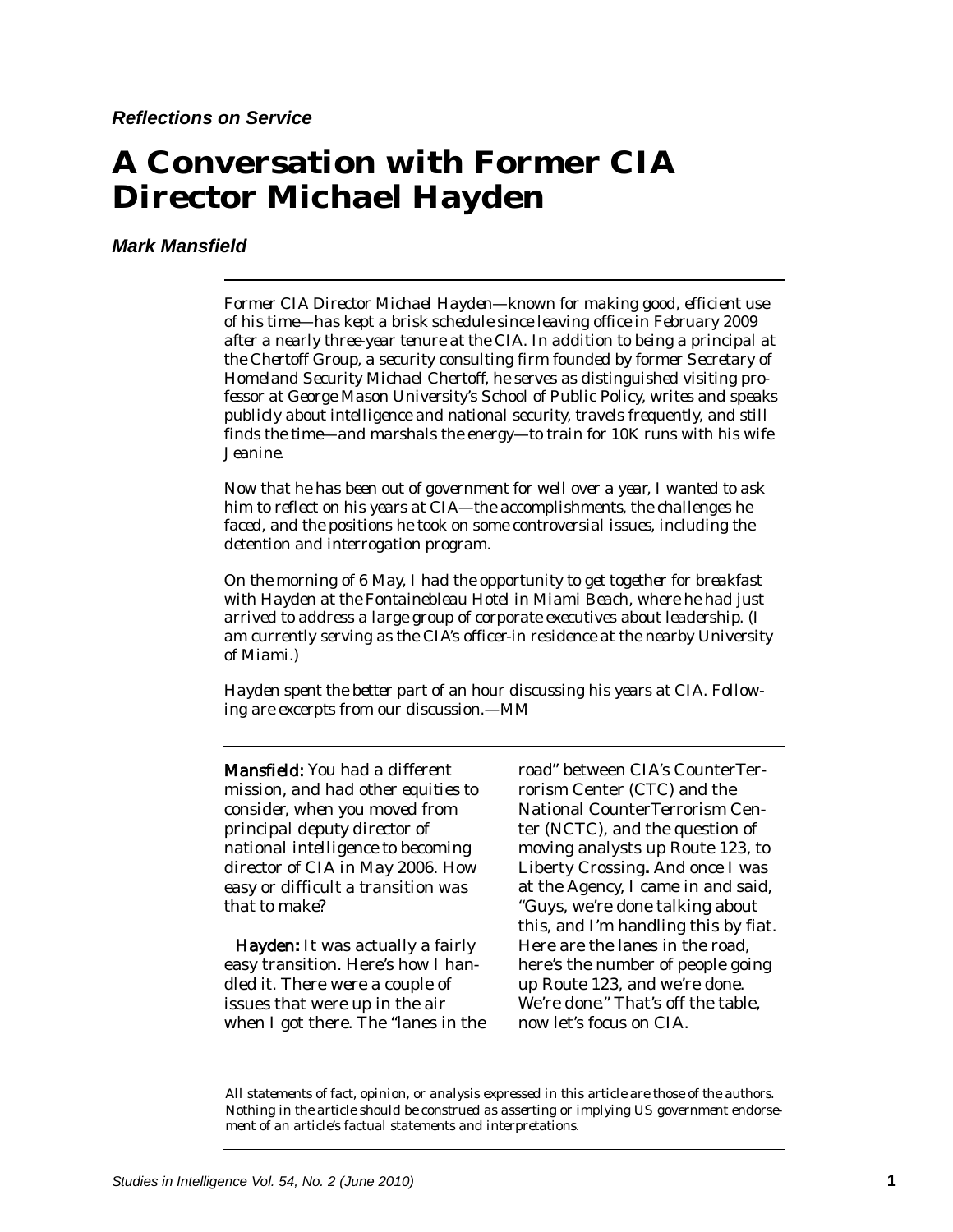*What was the most surprising thing to you about CIA, once you took the helm there?* 

Actually, I was pretty familiar with it, but there was one thing that struck me. I kind of expected it but didn't understand how deeply important it was. And that was the fact that there were multiple cultures inside CIA. I frequently talk about when looking at the Agency from Route 123, you think it's a singular noun. But on most days, at best, it's a collective noun, and on some bad days it's a plural. Each of the four big directorates has its own culture. But I respected the cultures; they were there for a reason. And I didn't want to destroy them or threaten them, but I wanted to overlay them with a stronger Agency culture. You could have the kind of "fighter pilot" mystique in the National Clandestine Service (NCS), or the "tenured faculty" mystique in the Directorate of Intelligence (DI), but there were still some unifying themes that made you a CIA officer. And we set about to do that, fairly gently, but I thought it was important.

*What do you think was the CIA's greatest achievement or achievements during your tenure? What are you proudest of?* 

I am most proud of taking the fight to the nation's enemies. Classification concerns prevent a lot of fine print on that, but I've said publicly, we gave President Bush a list of people we were most mad at, in the tribal

region of Pakistan, in July 2008. By the time I left office, more than a dozen of those people were dead. There's a reason why the country has been protected, and the Agency doesn't get enough credit for it. I mean, you have to acknowledge the outstanding work of America's armed forces and law enforcement itself. But what the Agency did to dismantle the al-Qai'da leadership … I'm most proud of that.

*What would you like to have accomplished at CIA, that you didn't get done?* 

We set in motion, the strengthening of a common Agency culture. And just to elaborate on that, we did it with our longer on-boarding time, a longer communal on-boarding time before people went into the directorates. We did it by strengthening some corporatelevel functions, namely CIO [Chief Information Officer], CFO [Chief Financial Officer], and HR [Human Resources]. We did it by having a strategy that we asked everyone to contribute to—we put it on the internal Web site and asked for comments. That overall effort probably needed more time. Frankly, I've gotten the impression that if you don't give that sort of thing energy from the front office, there are enough impediments so that it just doesn't move. So I just wish I had a little more time to get that irreversible.

*Are there certain experiences that former CIA directors had, or situations they handled, that affected the way you ran the Agency?* 

I always said—and it was politically correct but also very true—that I was standing on the shoulders of the people who served before me. You won't find a whisper or comment—let alone a criticism—about those who held the job before. Because it's not right and, frankly, I don't think it would be accurate. I know George Tenet well. I have said publicly that I thank God that George made some incredibly difficult decisions. I don't know how I would have decided them, but I thank God George made them, because, since George did, I didn't have to.

Let me elaborate. There should be other people thanking God that George Tenet made those decisions. I'm talking about political leadership. Because if George hadn't done that, we would not be in as good a position as we are in today. These things that are easy to criticize in hindsight would not be in the rear-view mirror, but in the windscreen. And they would have to be making these decisions now.

*If you could have a "do over" for something that happened when you headed CIA, what would it be?* 

On the question of the destruction of the [interrogation] videotapes, which, frankly, weren't created on my watch or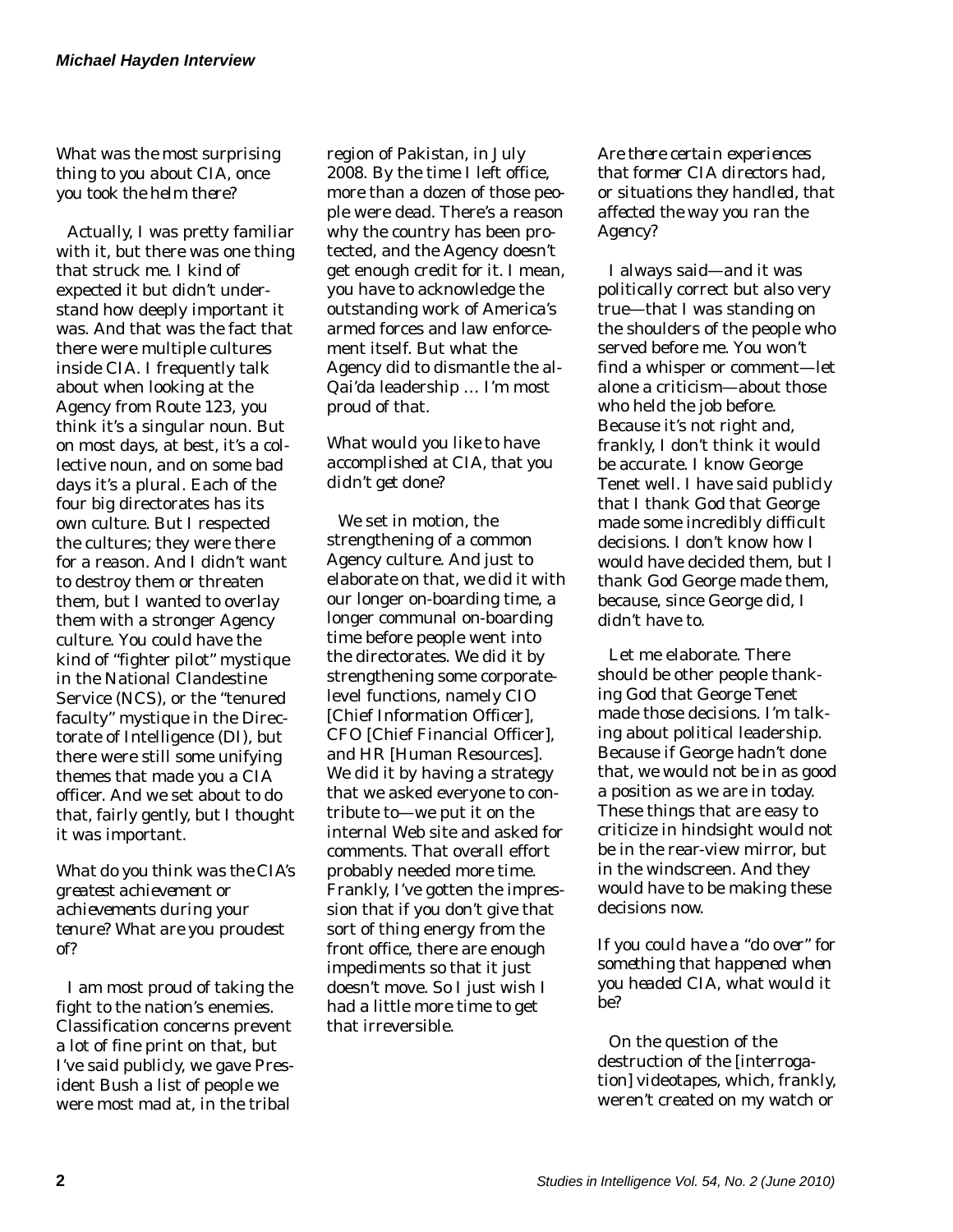destroyed on my watch, I didn't realize how big a deal people could construct. I think inherently it isn't as big a deal as it has been made out to be, but I should have been more sensitive that people would have made it as big a deal as they did. And rather than just kind of handle it routinely, and just kind of let the information go forward, I probably, in retrospect, would have called a little more attention to it to the Congress—put a little more of a bell and whistle on it when we informed them—so that when the press finally got it, we could point to a more clear track record of how we did indeed share that with Congress and others. That was a misstep on my part.

# *What got you through the most challenging times?*

When I met Director Panetta for the first time, my notes were on a 3 by 5 card. One of the things I told him was, "Leon, you're inheriting the best leadership team in the federal government. If you give them half a chance, they will not let you fail, the way they would not let me fail." The people that I had at the Agency were the best support system I've ever had.

## *What was the best personnel decision you made?*

Bringing two people back to the Agency—Steve Kappes [from retirement] and Michael Morell [from brief service at NCTC].

Keep in mind that when I got to the Agency, my instinct was that the Agency didn't need a hell of a lot of change. If anything, the Agency needed to be settled down, not shaken up. So one of my themes was continuity, but I did bring several folks in.

When I was told the president was going to nominate me for the job, I asked Mary Jane, my executive assistant as PDDNI, to find Steve Kappes. She tracked him down, at a cell phone. He was on a train platform in London, with [his wife] Kathleen. I said, "Steve, would you ever consider being deputy director of CIA?" He said, "It depends a little bit on who is the director, Mike." And I said, "Well, I'm not at liberty to discuss that, but I am the one making this phone call." He said, "I'll get back to you." He called me about two hours later, and said if the president would have him, he would serve.

## *So that was the best personnel decision?*

Yes. For lots of reasons: decent man, wonderful operational experience, and a nice message to the workforce. This just wasn't the "DNI guy" coming to somehow interfere with the strong track record and autonomy of the Agency.

*Some observers have been surprised at how ardently you defended—and continue to defend—CIA's detention and interrogation program. Particularly, considering that the most aggressive and* 

*controversial enhanced interrogation technique waterboarding—was last used more than three years before you became CIA director. Why did you take this approach, when you easily could have taken a different tack?* 

A couple of thoughts. And clarity here is very important. I didn't quite defend all the [enhanced interrogation] techniques. I certainly didn't defend waterboarding. Remember, I said earlier that George Tenet made the tough decisions that I thank God I didn't have to make. People ask me, "Well, what would you have done?" and I say, "I thank God I didn't have to make that decision," and that's as far as I go. What I did was point out that whatever you may think of this, it worked and we did indeed get life-saving intelligence out of it.

So the point I would make to folks who say, "I don't want you doing this, and it doesn't work anyway," I would point out, "Whoa. Stop. The front half of that sentence, you can say; that's yours, you own that, 'I don't want you doing it.' The back half of that sentence is not yours. That's mine. And the fact is it *did* work. So here is the sentence you have to give. 'Even though it may have worked, I still don't want you doing it.' That requires courage. That requires you going out to the American people and saying, 'We're looking at a tradeoff here folks, and I want you to understand the tradeoff.'" I can live with that tradeoff. I can live with the per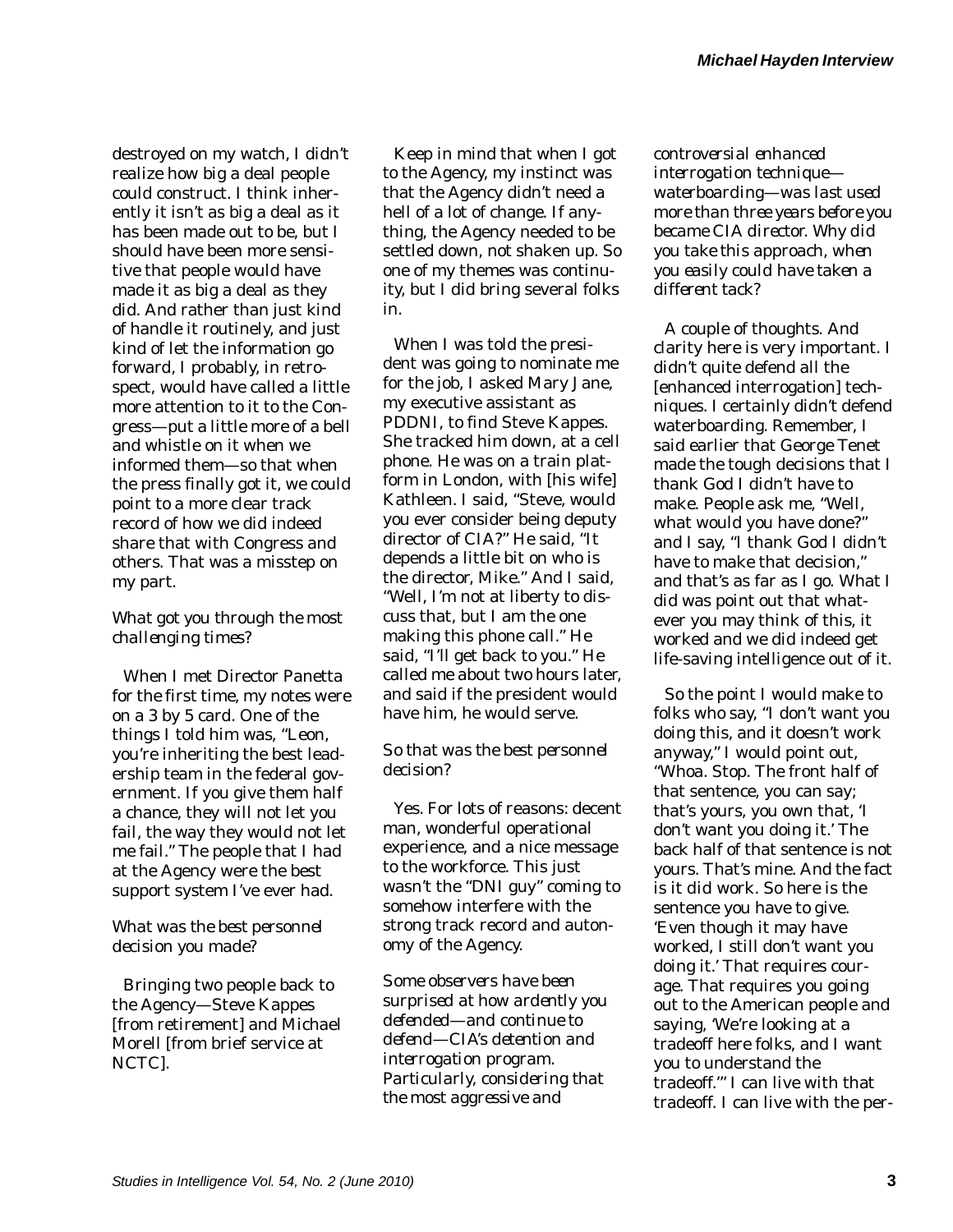son who makes that tradeoff. Either way. That's an honorable position. But I felt dutybound to be true to the facts.

There's a second element. I felt morally obligated to the people in the Agency not to allow them to feel as if they had been abandoned by the senior leadership. What they did was done out of duty, not enthusiasm. They weren't volunteers; they were thrown into the breach. The republic asked them to do things that were very difficult, and they did them. And they did them frankly knowing that there would be a day—after the republic felt safe again—that some people would begin to question their actions.

I often say the reality of the intelligence world is an element of the political leadership that wants to be free to criticize us when they feel endangered, for not doing enough, and they want to be free to criticize us for doing too much when they no longer feel in danger. That's not just unfair and unjust, it's inefficient. It's no way to backstop an intelligence agency. So, you know, most of this didn't happen on my watch, and I've been somewhat identified with it because of the positions I've taken publicly. But I couldn't see myself doing it any other way.

*It has been reported that you wanted to stay on as CIA director, for a period of six months or so into the new administration. What was your reaction when President Obama decided to go in a different direction?* 

I wasn't surprised. The reason for staying on was to try to create the reality that the D/CIA job is not a political job, that the D/CIA job is a professional job. I was put into it as a professional intelligence officer. Keep in mind that this was the first presidential transition after the creation of the DNI. One would expect then that the DNI, as the DCIs, mostly but not exclusively, had "changed out," that it would be the DNI position that would "change out." My prime reason for wanting to stay on for a short period of time was to kind of drive home the point, that this wasn't a political post. The president decided to go in another direction. When the president gave me a phone call one evening and said that was what he was doing, that was fine. But again, my view was for the broader message that it wasn't a political position.

*On that score, do you think there should be a fixed term for the CIA director, as there is for the FBI director?* 

You know, that's one way of fixing it. But I'm a little reluctant to vote for that. The president has got to be very comfortable, there has to be good personal chemistry, between the president and the

D/CIA. And locking in an incumbent for a period of time, well, that actually might be a formula for other problems.

*There has been a lot of talk about "risk taking" at CIA. Did you sense or encounter a riskaverse mindset while you were at the Agency?* 

I'm familiar with the accusation about the Agency being risk-averse. Frankly, I didn't find it while I was there. I have told people that when the history of the Agency during this period is written, Americans will be very proud of what the Agency did, in terms of taking risks. Now I will say that the events of the past year don't help. When you have a previous president's covert action program made so public, so much a part of discourse. With field officers, they think they've got a social contract, not with the president, but with the government …that the government has their backs politically, legally, morally. And so, if that social contract is torn, I don't mean to exaggerate here, it's a little bit like an infidelity in a marriage. I mean, you can get back to it, you can have reconciliation, but it's never going to be the same.

## *How can CIA's relations with Congress be improved?*

When I was leaving CIA, I talked to Director Panetta. I said, "Frankly Leon, I am leaving you an organization that on most days, hits most gears and is chugging away. Except one thing, and that is the relation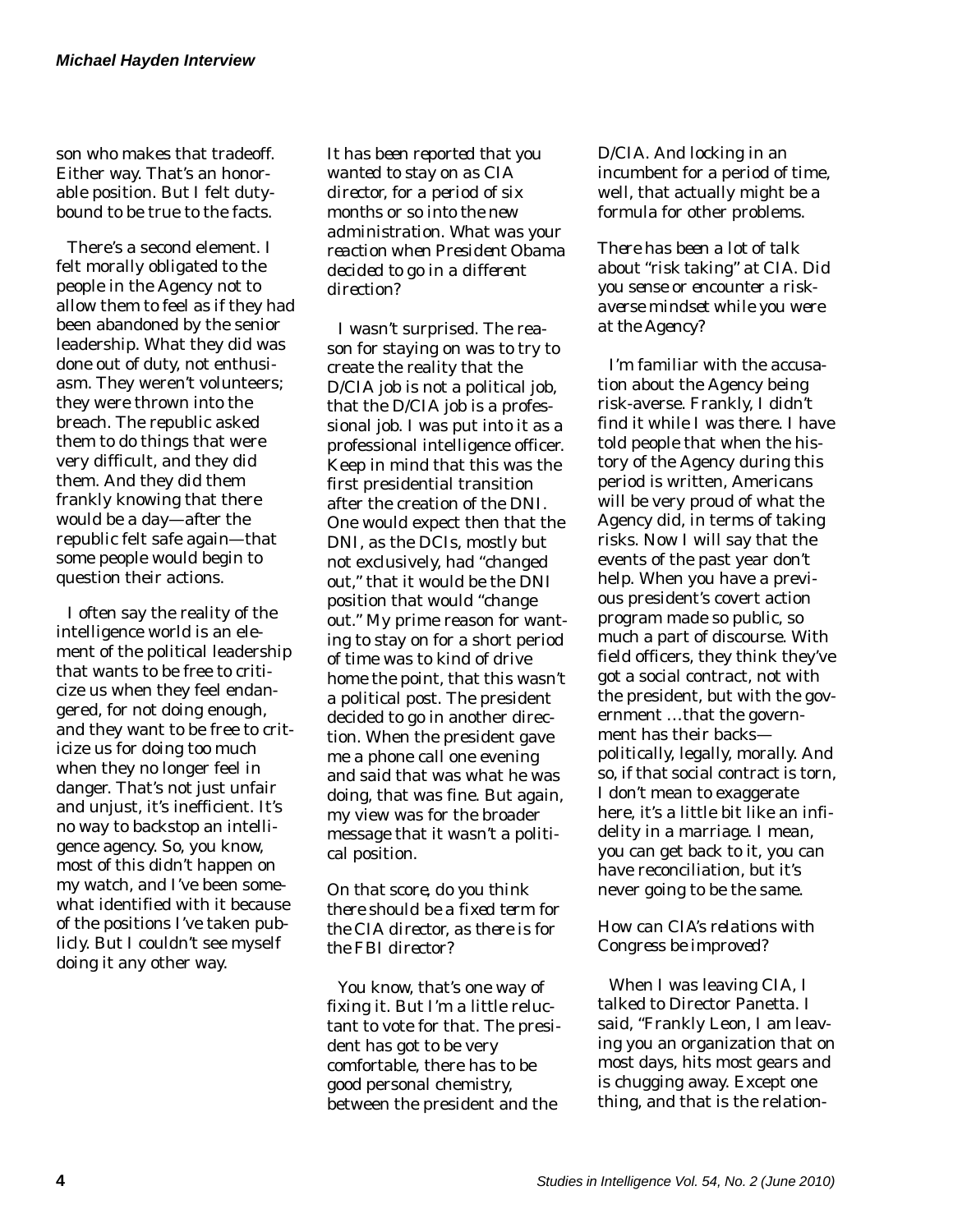ship with the Hill. So in answer to your question about what can be done to improve the relationship with Congress, I obviously don't know. Because if I did, I would have done it. But that's a relationship that has got to work. That's the oversight the American people need to have, because we can't tell the American people everything we're doing. We have to tell Congress that. And it has gotten very caustic and very political. The only advice I can give is go down there, tell them the way it is, and tell them the way it is as often as you can.

#### *Do you think the CIA is too reliant on foreign liaison services?*

No. I know that's an accusation that's out there. But there's a reason all those [foreign intelligence] people come visit us at CIA Headquarters. We're big, powerful, technologically savvy, global, and we have a broad global context into which we can put events. Our liaison partners are local, focused, and culturally nimble. That's good partnership. Those things complement one another. We are an espionage service. We conduct espionage, and we have friends who can help us.

*As mentioned earlier, you served as PDDNI as well as director of CIA. Some say the ODNI is just another level of bureaucracythat it is duplicative and unnecessary. What is your view now?* 

Unfortunately the DNI has two jobs, either of which would

overwhelm a person. One is senior intelligence adviser to the president, the other is smooth functioning of the Intelligence Community. It's very hard for a DNI not to focus on the first, largely because the president insists that he does. If you do that, that means the smooth functioning of the community, by default, tends to drift to the DNI staff. That is not a formula for success. Staffs don't run other staffs; staffs support principals. So to the degree the DNI can free up some of his time and energy and personally help govern the community—to that degree I think it helps. In the military, we talk about commanders talking to commanders. I guess in the IC, it would be directors talking to directors. So that CIA's HR is not being tasked by DNI's HR … that the CIA director may be tasked by the DNI, and the director may use his HR to respond to that tasking. When you're able to establish that kind of relationship, then I think we're more likely to succeed.

*You said during your CIA confirmation hearing that the Agency needed to be out of the news as source or subject, but you did lengthy interviews on*  Meet the Press*,* Charlie Rose*, and C-SPAN. Why?* 

It sounds a little bit contradictory, and on one level it is. On another level, it's not. What I learned at NSA is that people are going to write about you. I take the point—out of the news as source or subject. But you need to be out there talking,

and creating an identity of and for the Agency, during times when people are not criticizing you. If you are only out there in response to accusations, they are defining the dialogue, or the accusations define the dialogue. Go out there and fill up that space with some reality about CIA. Because if you don't go out and fill up the space, then CIA is like a vacuum. And the first negative story about CIA is like a gas. And that negative story acts like a gas in a vacuum. It fills it up. And so in one way it's contradictory, but in another way, it was at least trying to create an identity for the Agency, so that Americans had some sense of reality before the next storm hits. And as you know, the next storm is going to hit.

*Do you think the media acted responsibly in reporting on intelligence matters during your tenure? I know that's a very general question. Where did they do well, and where did they fall short?* 

It is a general question, and it's a mixed bag. They returned my calls when I said, "I really don't think you should go with that story," and they asked why and you would then have to have an adult conversation with them. You would have to explain why, and very often they would act responsibly. I think the [December 2005] *New York Times* story on the terrorist surveillance program was irresponsible. Even the *New York Times*' public editor thought their [June 2006] story on the SWIFT program [for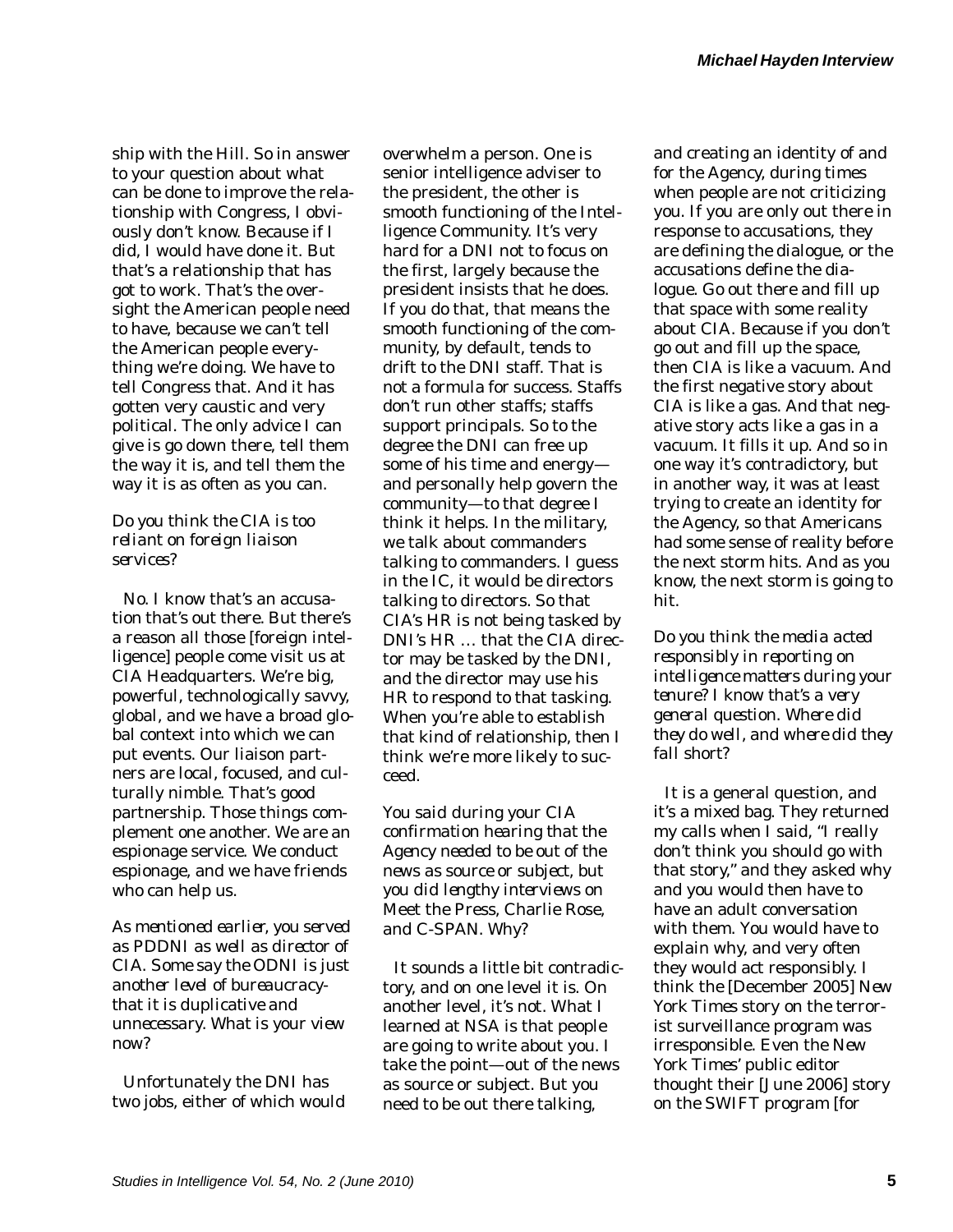accessing international financial data] was irresponsible.

There were other incidents like that. It's a difficult question. I've got a lot of friends in journalism. I still maintain contact with them. I think I have an appropriate role to play in trying to articulate American intelligence in an unclassified way to an audience that finds it very difficult to understand. So I would just leave it at that; it was a mixed bag.

*You strongly advocated publicly disclosing the role intelligence played in detecting the nuclear reactor in Syria. Why did you advocate this?* 

It was a very complex political problem. First of all, when we became aware of it, it became very important to keep it secret. Arguably secret, because it had to be dealt with in a way that didn't create a war in the Middle East. And the more public it became, the more difficult it would be for the Syrians to act responsibly. So no question that it needed to be kept secret.

But after a time, after the facility had been destroyed, there were two lines working because you had two bad actors here, the Syrians and the North Koreans. With the Syrians, you needed to keep it secret, otherwise they might do something stupid if they were publicly embarrassed. With the North Koreans on the other hand, we were moving in the direction of a new arrangement with regard to things "nuclear," including

proliferation. And so, the fact that we knew the North Koreans had done this very egregious thing, I felt would undercut the confidence in the treaty when, sooner or later, it became more visible, more known, more public. So we had this line with the Syrians where you've got to keep it secret, but that was fading over time. Conversely, with the North Koreans, the imperative to make it public was growing over time, as we were getting to a firm agreement. I think the lines crossed about the first of the year—remember it was discovered largely in April [2007] and destroyed in September [2007]. By about December or January [2008], I think that's when it's crossed. So we at the Agency became very strong advocates for making it public. But in an intelligence process way, we knew that we had only told a few members of Congress, and the legitimacy for keeping it closely held was eroding as we got further away from the destruction of the facility, and therefore from any likely Syrian reaction. We had an additional impulse to tell Congress.

*On a lighter note, what are some of the funniest things that happened during your time as CIA director?* 

Oh, there were more than a few. It was a common occurrence that we would have a senior-level meeting—it would be very serious, it would be very important. Most of the folks would leave the room afterward. Three senior leadersme, Kappes, and Morell…and maybe [former Chief of Staff] Larry [Pfeiffer]—were still in the room. We all come from similar backgrounds. We all come from industrial towns. We all come from blue-collar families. We all went to the same kinds of colleges. We had a sense of kinship. And, more than once, one or the other would look at the other two or three of us and say, "Do you even believe we're talking about this stuff? ((laughter)) We're actually involved in making this decision?" ((laughter))

#### *On the subject of sports for a moment, why do you use sports metaphors so frequently?*

I grew up playing sports. There's a reason why the ancient Greeks emphasized athletics—to create the whole person. They are a mirror of life. There's hardly a circumstance I've met in my professional life that I can't feel echoes of something that happened on a baseball field or a football field, with me personally. That's probably why we have our kids play sports.

#### *Are you glad that you are not CIA director any more, or do you miss it?*

Yes and yes. I'm very happy doing what I'm doing now. I enjoy the freedoms—freedom to say some things, freedom to pick what it is I want to do. I miss the people. I miss the mission. But you can't do any of this forever, and it was probably a good time for me to move on.